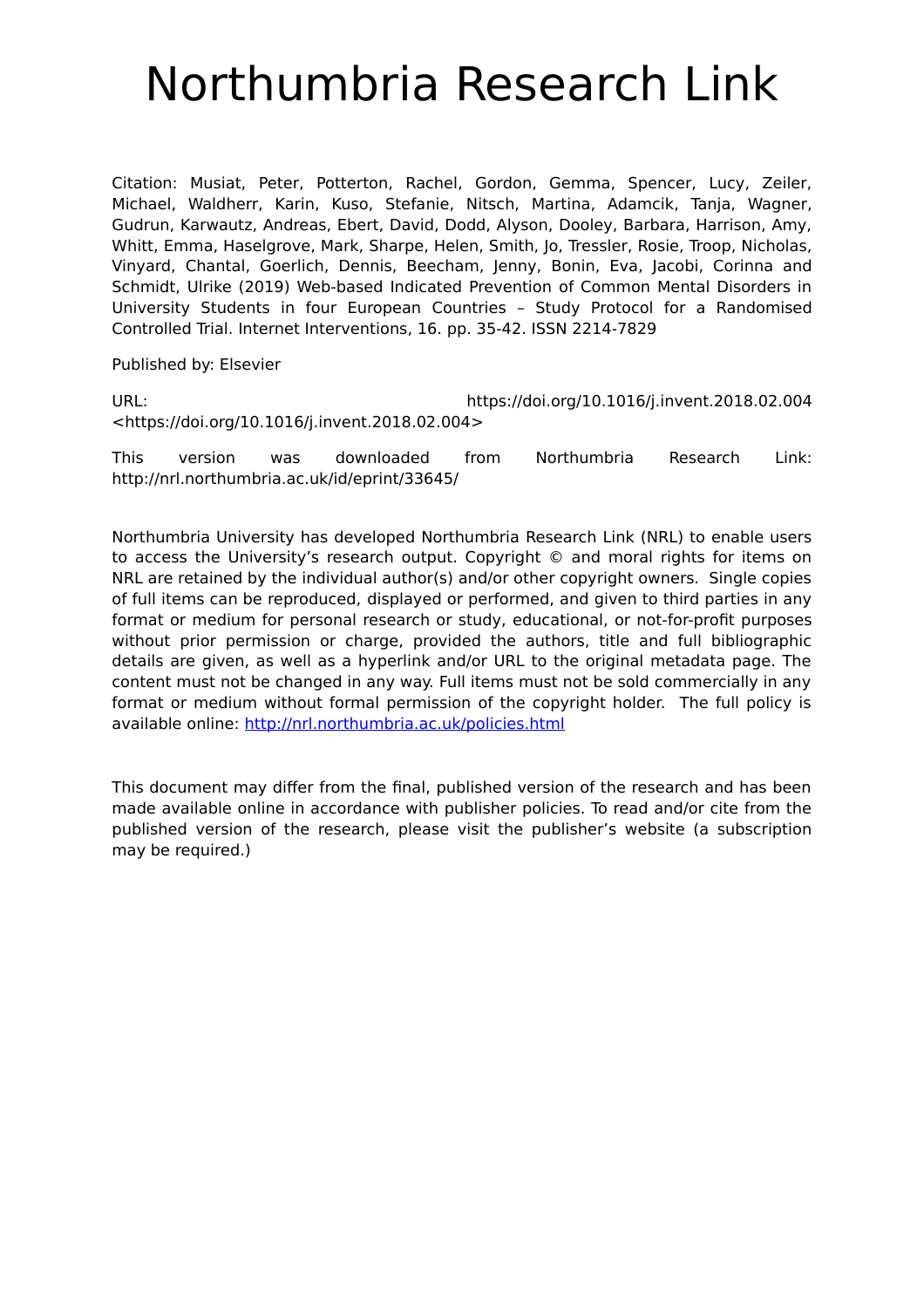

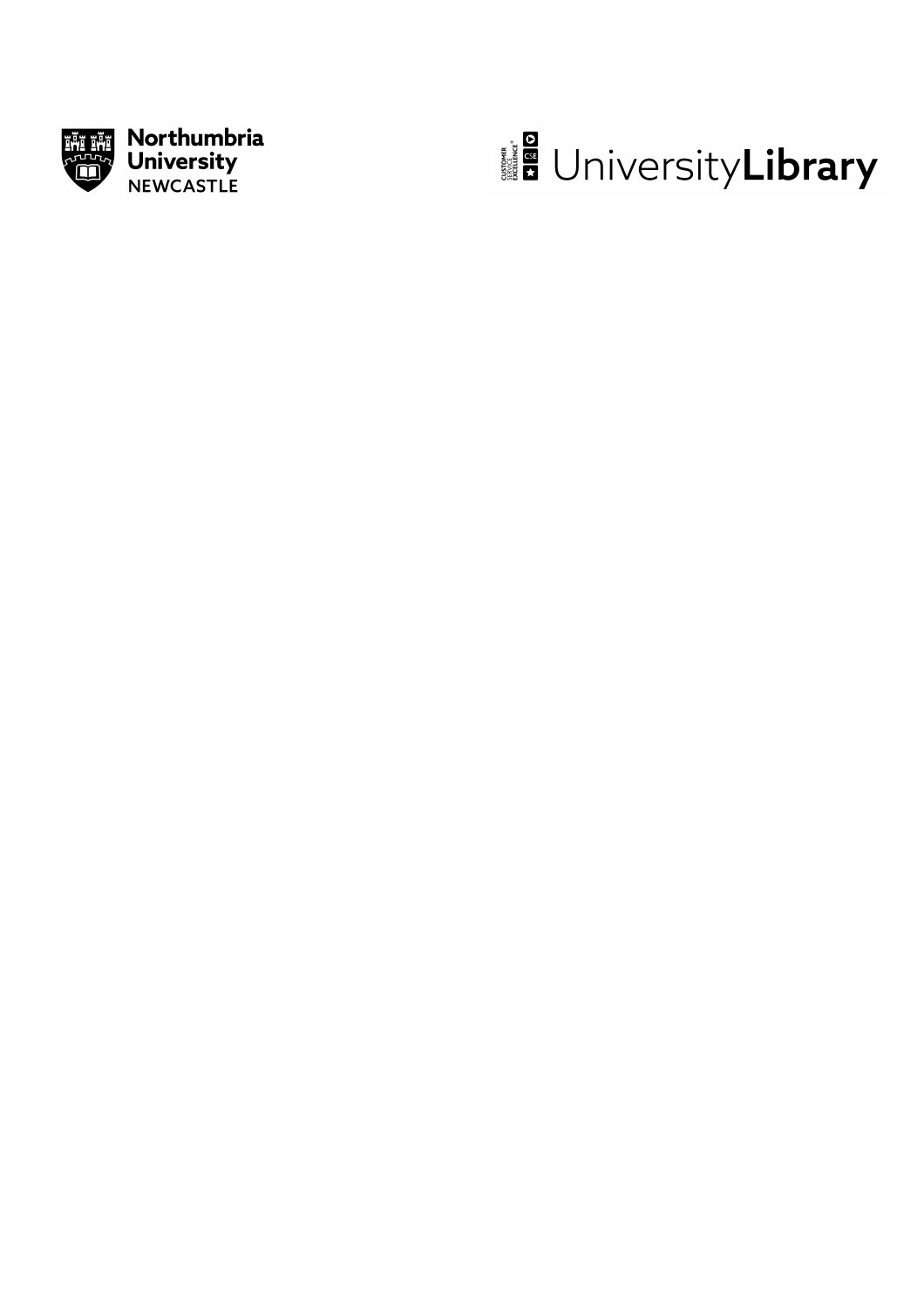[Internet Interventions xxx \(xxxx\) xxx–xxx](https://doi.org/10.1016/j.invent.2018.02.004)



Contents lists available at [ScienceDirect](http://www.sciencedirect.com/science/journal/22147829)

### Internet Interventions



journal homepage: [www.elsevier.com/locate/invent](https://www.elsevier.com/locate/invent)

## Web-based indicated prevention of common mental disorders in university students in four European countries – Study protocol for a randomised controlled trial

Peter Musi[a](#page-2-0)t $^{\mathrm{a},\mathrm{*},1}$  $^{\mathrm{a},\mathrm{*},1}$  $^{\mathrm{a},\mathrm{*},1}$ , Rachel Potterton $^{\mathrm{a},1}$ , Gemma Gordon $^{\mathrm{a}}$ , Lucy Spencer $^{\mathrm{a}}$ , Michael Zeiler $^{\mathrm{b}}$ , Karin Waldherr $^{\rm c}$  $^{\rm c}$  $^{\rm c}$ , Stefanie Kuso $^{\rm b,c}$  $^{\rm b,c}$  $^{\rm b,c}$ , Martina Nitsch $^{\rm c}$ , Tanja Adamcik $^{\rm c}$ , Gudrun Wagner $^{\rm b}$  $^{\rm b}$  $^{\rm b}$ , An[d](#page-2-5)r[e](#page-2-6)as Karwautz $^{\rm b}$  $^{\rm b}$  $^{\rm b}$ , David Daniel Ebert $^{\rm d}$ , Alyson Dodd $^{\rm e}$ , Barbara Dooley $^{\rm f}$  $^{\rm f}$  $^{\rm f}$ , Amy Harrison $^{\rm g}$  $^{\rm g}$  $^{\rm g}$ , Emma W[h](#page-2-9)[i](#page-2-10)tt $^{\rm h}$ , Mar[k](#page-2-12) Hase[l](#page-2-13)grove $^{\rm h}$ , Helen Sharpe $^{\rm i}$ , Jo Smith $^{\rm j}$  $^{\rm j}$  $^{\rm j}$ , Rosie Tressler $^{\rm k}$ , Nicholas Troop $^{\rm l}$ , Chantal Vinyard<sup>[j](#page-2-11)</sup>, Dennis Görlich<sup>[m](#page-2-14)</sup>, Je[n](#page-2-15)ny Beecham<sup>n</sup>, Eva B[o](#page-2-16)nin<sup>n</sup>, Corinna Jacobi<sup>o</sup>, Ulrike Schmidt<sup>[a](#page-2-0)</sup>

- <span id="page-2-3"></span><sup>b</sup> Medical University of Vienna, Department for Child and Adolescent Psychiatry, Eating Disorders Unit, Spitalgasse 23, 1090 Vienna, Austria
- <span id="page-2-4"></span><sup>c</sup> Ferdinand-Porsche Distance Learning University for Applied Sciences, Wr. Neustadt, Austria
- <span id="page-2-5"></span><sup>d</sup> Friedrich-Alexander-Universität Erlangen-Nürnberg, Lehrstuhl für Klinische Psychologie und Psychotherapie, Nägelsbachstr, 25a, 91052 Erlangen, Germany
- <span id="page-2-6"></span><sup>e</sup> Northumbria University, Department of Psychology, Northumberland Building, Newcastle upon Tyne NE1 8ST, United Kingdom
- <span id="page-2-7"></span><sup>f</sup> University College Dublin, School of Psychology, Belfield Dublin 4, United Kingdom
- <span id="page-2-8"></span><sup>8</sup> University College London, Institute of Education, 20 Bedford Way, London WC1H 0AL, United Kingdom
- <span id="page-2-9"></span>h University of Nottingham, School of Psychology, University Park Campus, Nottingham NG7 2RD, United Kingdom
- <span id="page-2-10"></span><sup>i</sup> University of Edinburgh, School of Health in Social Science, Teviot Place, Edinburgh EH8 9AG, United Kingdom
- <span id="page-2-11"></span><sup>j</sup> University of Worcester, Institute of Health and Society, St. John's, Worcester WR2 6AJ, United Kingdom
- <span id="page-2-12"></span><sup>k</sup> Student Minds, 16-17 Turl Street, Oxford OX1 3DH, United Kingdom
- <span id="page-2-13"></span><sup>1</sup> University of Hertfordshire, Department of Psychology, College Lane, Hatfield AL10 9AB, United Kingdom
- <span id="page-2-15"></span><span id="page-2-14"></span>m Westfälische Wilhelms-Universität Münster, Institute of Biostatistics and Clinical Research, Schmedingtraße 56, Münster, Germany<br>n London School of Economics and Political Science, Personal Social Services Research Unit,
- <span id="page-2-16"></span>
- <sup>o</sup> Technische Universität Dresden, Institute für Klinische Psychologies und Psychotherapie, Chemnitzer Str. 46, D-01187 Dresden, Germany

### ARTICLE INFO

Keywords: Students Internet Mental health Depression Anxiety Prevention CBT

#### ABSTRACT

Background: Mental disorders and their symptoms are highly prevalent in the university student population, and the transition from secondary to tertiary education is associated with a rise in mental health problems. Existing web-based interventions for the prevention of common mental disorders in student populations often focus on just one disorder and have not been designed specifically for students. There is thus a need for transdiagnostic, student-specific preventative interventions that can be widely disseminated. This two-arm, parallel group randomised controlled trial aims to evaluate the effectiveness and cost-effectiveness of a web-based transdiagnostic mental health problem prevention programme (PLUS) across several universities in four countries.

Method: Students ( $N = 5550$ ) will be recruited through a variety of channels and asked to complete a personality assessment to determine whether they are at high risk for developing common mental disorders. Students at high risk will be randomly allocated to either PLUS or a control intervention, which provides practical support around issues commonly experienced at university. Students at low risk will be allocated to the control intervention. Both intervention groups will be assessed at baseline, 4 weeks, 3 months, 6 months and 12 months after randomisation. Depression and generalised anxiety, assessed using the Patient Health Questionnaire and the Generalised Anxiety Disorder scales, will form the primary outcomes in this study. Secondary outcome measures include alcohol and drug use, eating behaviour, self-esteem, and quality of life. The cost-effectiveness of the intervention will also be evaluated.

Conclusions: This study will contribute to understanding the role of transdiagnostic indicated web-based interventions for the prevention of common mental disorders in university students. It will also be one of the first

<span id="page-2-1"></span>⁎ Corresponding author.

- E-mail address: [peter.musiat@kcl.ac.uk](mailto:peter.musiat@kcl.ac.uk) (P. Musiat).
- <span id="page-2-2"></span> $^{\rm 1}$  These authors contributed equally to this work.

#### <https://doi.org/10.1016/j.invent.2018.02.004>

Received 20 December 2017; Accepted 17 February 2018

2214-7829/ © 2018 The Authors. Published by Elsevier B.V. This is an open access article under the CC BY-NC-ND license (http://creativecommons.org/licenses/BY-NC-ND/4.0/).

<span id="page-2-0"></span>a King's College London, Institute of Psychiatry, Psychology and Neuroscience, Section of Eating Disorders, PO59, 16 De Crespigny Park, London SE5 8AF, United Kingdom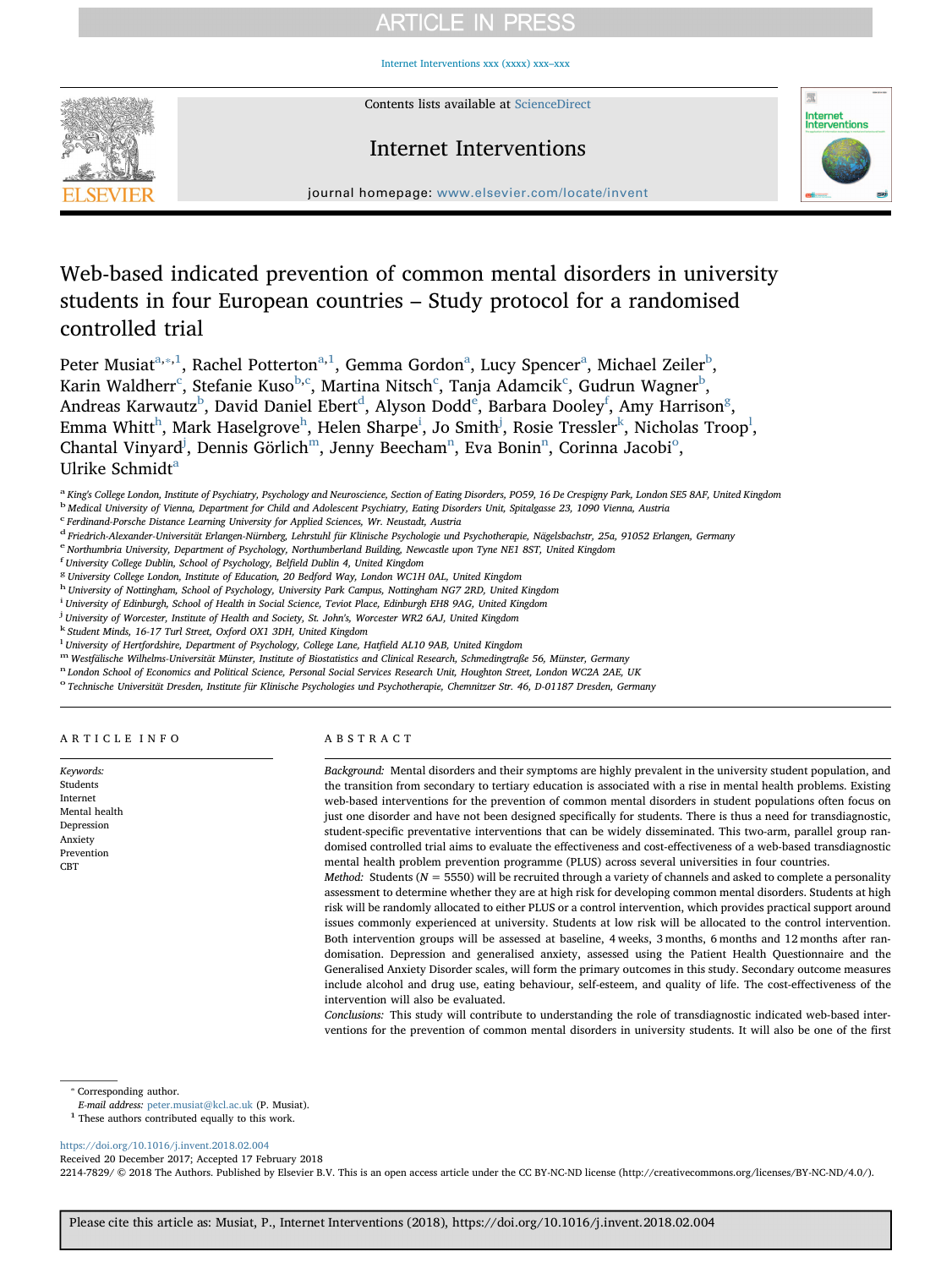studies to investigate the cost-effectiveness of such interventions. Trial Registration: This trial was registered in the ISRCTN register (ISRCTN15570935) on 12th February 2016.

#### 1. Introduction

Emerging adulthood is increasingly recognised as a developmental period associated with distinct psychosocial challenges (e.g. feeling inbetween, identity explorations, changes in relationships and work/ study, enhanced self-focus and few obligations to others) [\(Arnett,](#page-9-0) Žukauskienė[, & Sugimura, 2014\)](#page-9-0). Many mental disorders have their first onset before the age of 24, and incidence of mental disorders peaks during emerging adulthood ([Kessler et al., 2005](#page-9-1)). Emerging adults are thus a population group in manifest need of timely, appropriate and effective mental health interventions ([McGorry, Goldstone, Parker,](#page-9-2) [Rickwood & Hickie, 2014\)](#page-9-2). Emerging adults studying at university are often exposed to additional stressors - such as leaving the familial home, building social networks and adapting to a new academic environment – which are likely to further impact mental health [\(Royal](#page-9-3) [College of Psychiatrists, 2011](#page-9-3)). Indeed, university students experience more emotional problems than non-studying individuals of the same age [\(Jenkinson, Coulter & Wright, 1993\)](#page-9-4).

Universities typically offer face-to-face advice, assessment and support for mental health problems. However, counselling services report being under significant pressure, with increased demand for services occurring in the context of decreasing available resources [\(British](#page-9-5) [Association for Counselling & Psychotherapy, 2014\)](#page-9-5). Long breaks between university terms can also make it difficult to provide continuity of face-to-face care. Moreover, research has indicated that many students delay or avoid seeking help from professional services [\(Eisenberg,](#page-9-6) [Hunt, Speer & Zivin, 2011\)](#page-9-6). Barriers to help-seeking include fear of stigmatisation, dislike of traditional healthcare, and lack of knowledge of what help is available [\(Czyz, Horwitz, Eisenberg, Kramer & King,](#page-9-7) [2013;](#page-9-7) [Eisenberg, Hunt, Speer & Zivin, 2011](#page-9-6); [Mowbray et al., 2006](#page-9-8); [Vidourek, King, Nabors & Merianos, 2014\)](#page-9-9). In light of such challenges, web-based interventions have a number of clear advantages over more traditional face-to-face services. Reduced need for face-to-face therapist input is likely to decrease costs of provision, and the potential for remote access may address issues regarding continuity of care. Further, web-based interventions may overcome many of the barriers to helpseeking associated with traditional services [\(Chan, Farrer, Gulliver,](#page-9-10) [Bennett, & Gri](#page-9-10)ffiths, 2016; [Lungu & Sun, 2016;](#page-9-11) [Sánchez-Ortiz et al.,](#page-9-12) [2011\)](#page-9-12).

Several web-based mental health prevention programmes have been evaluated in students in tertiary education. [Farrer et al. \(2013\)](#page-9-13) systematically reviewed such interventions and identified 27 studies. Just half of the studies reported one or more positive significant outcome, and approximately one third found no effect. Farrer and colleagues suggested that such findings may stem from the fact that many interventions were not specifically designed for students, with student samples used out of convenience. Many of the studies had methodological problems and were of relatively poor quality, and none of the studies included in the review had investigated the cost-effectiveness of their interventions. The authors concluded that, whilst technology based interventions show promise in university settings, there is a need for high quality trials in this field [\(Farrer et al., 2013](#page-9-13)).

Since the publication of Farrer and colleagues' systematic review, several additional trials have been published. Mazurek [Melnyk et al.](#page-9-14) [\(2015\)](#page-9-14) conducted a randomised controlled pilot study to evaluate the effectiveness of an online skills-building programme in first-year university students. They reported no significant differences in anxiety and depression symptoms between the control and intervention groups, although students with high anxiety at baseline reported a significant decline in symptoms following the intervention. Another trial by

[Räsänen, Lappalainen, Muotka, Tolvanen, and Lappalainen \(2016\)](#page-9-15) examined the effectiveness of an online guided acceptance and commitment therapy-based programme in university students. Rasanen and colleagues found that, following the intervention, participants reported increased wellbeing and life satisfaction and decreased depressive symptoms. Both of these studies were preliminary in nature, and further research is needed before firm conclusions can be drawn about the effectiveness of these programmes.

In a pilot randomised controlled trial, we previously investigated the efficacy of Personality and Living of University Students (PLUS), a transdiagnostic, personality trait-focused web-based prevention intervention [\(Musiat et al., 2014\)](#page-9-16), compared to a control programme providing practical advice to issues commonly experienced by students. In line with Farrer and colleagues' recommendations, PLUS was developed specifically for university students. In contrast to previous disorderspecific interventions, PLUS targets personality-based risk factors underlying a range of common mental disorders. The rationale for this model arises from research indicating high levels of comorbid common mental disorders in students [\(Verger, Guagliardo, Gilbert, Rouillon, &](#page-9-17) [Kovess-Masfety, 2010](#page-9-17)), as a result of overlapping of genetic and personality risk factors and associated information processing styles (e.g. [Clark, Watson, & Mineka, 1994](#page-9-18); [Glindemann, Geller, & Fortney, 1999](#page-9-19); [Shafran & Mansell, 2001](#page-9-20)). Transdiagnostic, personality-based interventions can be offered and rolled out more broadly than disorderspecific alternatives, and thus may have greater public health impact ([Brown & Barlow, 2009](#page-9-21)). Musiat and colleagues found that, after receiving the intervention, students at high risk for common mental disorders showed reduced symptoms of depression and anxiety and improved self-esteem.

This previous study assessed PLUS exclusively within the UK university context. Given between-country variability in educational systems and settings, as well as differing linguistic and cultural contexts, it is not clear to what extent the results of the study can be extrapolated to other countries. Further, the study did not explore the cost-effectiveness of PLUS. The current randomised controlled trial thus builds on our previous work by investigating the effectiveness and cost-effectiveness of PLUS in a pragmatic, multi-centre randomised controlled trial across four countries (UK, Republic of Ireland, Austria, and Germany).

### 2. Materials and methods

#### 2.1. Objectives and hypotheses

The overall aim of the study is to investigate the effectiveness and cost-effectiveness of PLUS in a pragmatic, multi-centre randomised controlled trial across four European countries (UK, Republic of Ireland, Austria, and Germany).

The specific aims are as follows:

- 1. To compare the effectiveness of PLUS versus an active control intervention on a range of outcomes, including depression, anxiety and eating disorder symptoms and self-esteem, in a university student population.
- 2. To compare the cost-effectiveness of PLUS versus an active control intervention in a university student population.

#### 2.2. Participants

A total of 5550 university students will be recruited from several universities in the UK, Republic of Ireland, Austria, and Germany. To be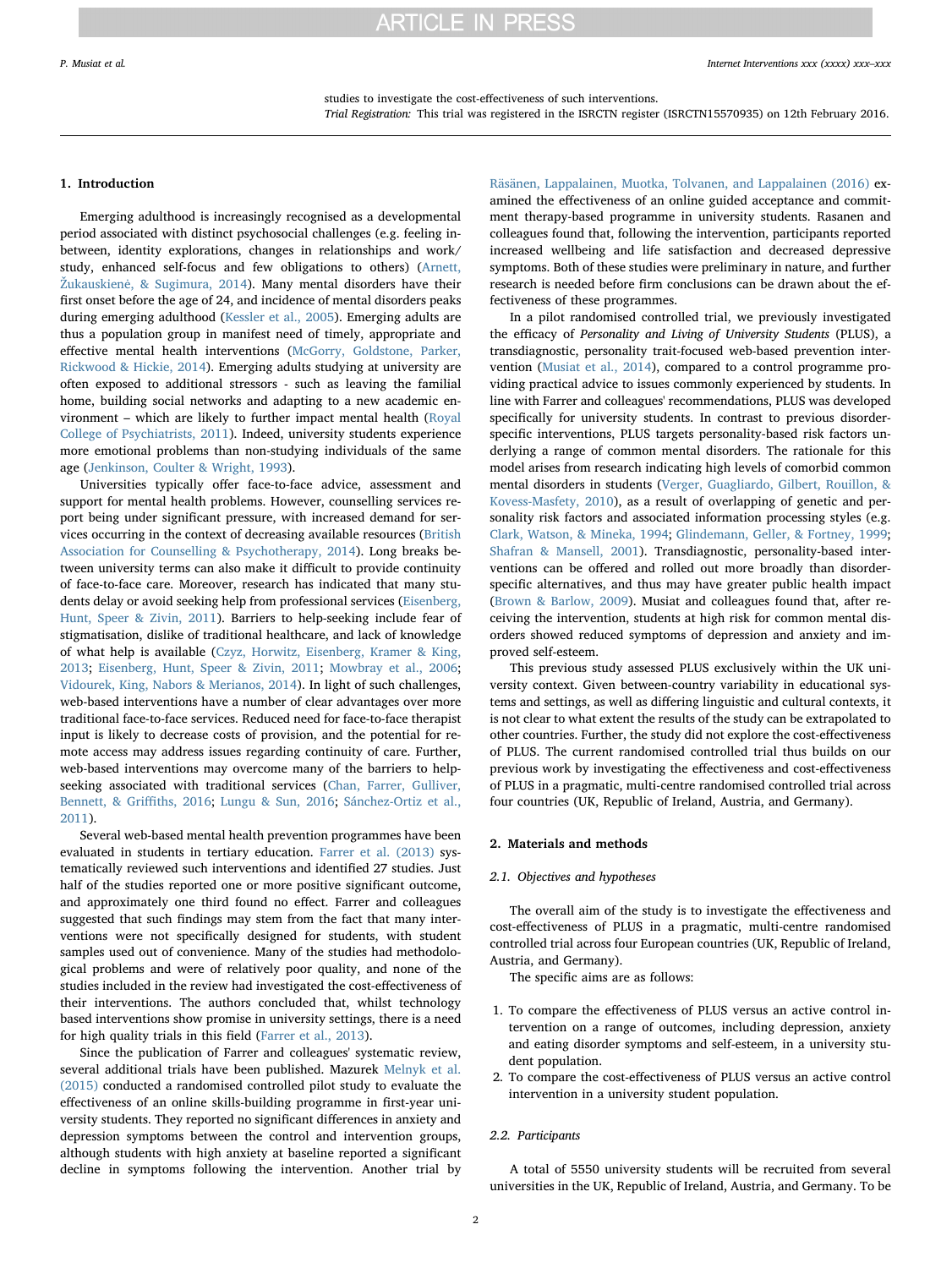P. Musiat et al. *Internet Interventions xxx (xxxx) xxx–xxx*

eligible for inclusion in the study, students must:

- 1) be at least 18 years old;
- 2) have not received any psychiatric diagnosis in the previous 12 months;
- 3) have never been diagnosed with psychosis or bipolar disorder;
- 4) not be currently receiving any psychological therapy.

Students will be recruited through a variety of channels, including online media, such as email circulars, social networks, websites, and offline approaches, such as posters, flyers or print advertisements. The recruitment material contains a web link to the Minddistrict online platform, on which students are provided with further information about the study. Informed consent is obtained electronically on this platform.

#### 2.3. Study design

This study is a two-arm, prospective, parallel-group randomised controlled trial. Students will be recruited at universities in the UK, Republic of Ireland, Germany and Austria using a variety of recruitment channels. Students will access the project website and complete a baseline assessment (t0). Based on this assessment, and using a logistic regression model developed in a previous study ([Musiat et al., 2014\)](#page-9-16) students are categorised into low or high risk for developing mental disorders. Students at high risk will be randomly allocated (1:1) to the intervention group or the active control group. Simple randomisation with computer generated random numbers will be used. Both intervention groups will receive access to the online modules of the respective intervention and be asked to complete the modules over a period of 12 weeks. Due to the nature of the study, neither participants nor the research team will be blinded to participant condition assignment. Participants will not be permitted to be re-assigned to a different study condition at any time. However, participants will be informed that their participation in the study is entirely voluntary, and they are permitted to discontinue their involvement in the study at any time, without being required to give a reason. Post-intervention and followup assessments will be conducted at 3 months (T1), 6 months (T2), and 12 months (T3) after randomisation [\(Fig. 1\)](#page-4-0). There will also be an intermediate assessment at 4 weeks.

This study will be conducted in compliance the Declaration of Helsinki ([World Medical Association, 2001\)](#page-9-22), the principles of good clinical practice (ICH-E6 guideline) and the ICH-E8 guideline. Results of this trial will be reported in accordance with the CONSORT 2010 Statement ([Moher, Schulz, Altman, and Group, C., 2001](#page-9-23)) and the CONSORT-EHEALTH Statement ([Eysenbach, 2011\)](#page-9-24). This trial is registered in the ISRCTN register (ISRCTN15570935). Ethical approval has been obtained from the Psychiatry, Nursing and Midwifery Research Ethics Subcommittee of Kings College London (reference number: PNM-14/15–130, date of approval 23/04/2015) and the Research Ethics Committee of the Medical University Vienna (reference number 2208/ 2015, date of approval 22/01/2016). This protocol paper follows the

<span id="page-4-0"></span>

Fig. 1. Study flow diagram.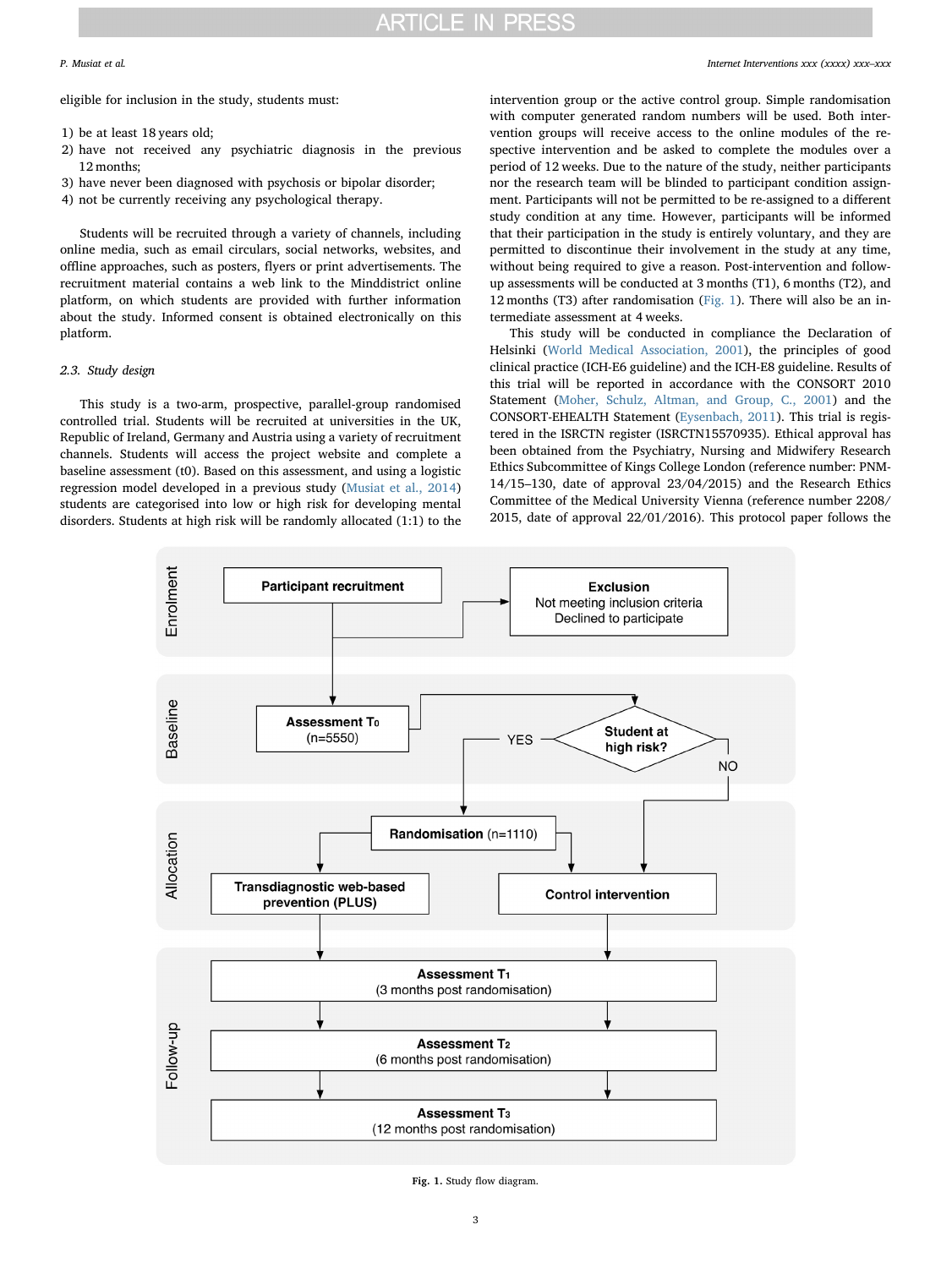guidelines of Standard Protocol Items: Recommendations for Interventional Trials (SPIRIT). The research team do not expect there to be any significant modifications to the study protocol. Any unexpected changes will be reported to the relevant research authorities and trial registries by research teams in the UK and Germany. Communication with study participants of any unexpected modifications to the study would occur via email. Data security/confidentially will be guaranteed and all relevant EU legislation and international texts on privacy will be observed and respected. Regarding regulation at international level, starting from the OECD guidelines including the "Guidelines on the protection of privacy and transborder flow of personal data" (1981) and "Guidelines for the security of information systems" (1991/92), the I-CARE consortium in particular acknowledges heterogeneity in international data protection jurisdiction.

#### 2.4. Interventions

Both PLUS and the active control intervention are provided via the Minddistrict online platform. All participants have a unique account on the platform, which can be logged into using a valid email address and a password of their choosing. Participants receive email notifications when new content (e.g. new modules; follow-up assessments) are available to them. Although the platform allows conversations between users, this functionality is disabled for the purposes of this trial. The platform can be accessed by several electronic devices (PC, tablet, smartphone). However, participants are advised that the programmes function optimally on PCs.

#### 2.4.1. Transdiagnostic web-based prevention

PLUS (Personality and Living of University Students) is a web-based intervention for the prevention of depressive, anxiety, substance use and eating disorders in university students. The intervention in this trial is based on the intervention from our previous randomised controlled trial [\(Musiat et al., 2014](#page-9-16)), but has been modified to incorporate user feedback received in previous studies. For example, students in the previous trial could freely choose the order of access to each intervention module and noted that they would have liked to have a more linear progression through the content. As a result, the module order in the PLUS intervention is fixed, which also allows the modules to stronger build on each other's content. Other feedback included the perception that the intervention was perceived as very "text-heavy". Thus the amount of text in each module was greatly reduced by shortening the content, splitting modules over two sessions, and including videos to illustrate concepts.

The intervention follows a cognitive-behavioural approach and consists of seven modules. Each module follows a similar structure and includes a brief summary of the previous module, take home messages for the current module, and exercises for students to practise between sessions. Case stories and examples relevant to emerging adults and focussing on student- specific vignettes and scenarios are included, showing how problems arise and new learning can be applied in University settings. The transdiagnostic intervention is designed to be completed by students independently and without personal support.

2.4.1.1. Module 1. In the first module, students are provided with some basic information about the purpose and structure of the intervention. After this information, they are asked to complete the baseline assessment, which consists of a range of personality and mental health questionnaires. The results of this assessment determine whether a student is considered at high or low risk for developing mental disorders.

2.4.1.2. Module 2. The second module starts with providing students with personalised feedback on their questionnaire results. Following the guidelines for providing feedback in e-mental health ([Musiat,](#page-9-25) Hoff[mann, & Schmidt, 2012\)](#page-9-25), students are provided with information

on what each scale assesses, as well as a summary of their responses. In the remainder of the module, a basic cognitive-behavioural model is introduced. The model highlights how thoughts, feelings, behaviour and bodily sensations are connected with each other and provides a foundation for the content of subsequent modules. In addition, through a range of examples related to student and young adult life (sharing accommodation, choosing student projects, relationships), participants learn about helpful and unhelpful cycles of behaviour and how unhelpful behaviours may appear beneficial initially, but have unintended negative consequences in the longer term, whereas the opposite is the case in helpful behaviours.

2.4.1.3. Module 3&4. Over two modules, students learn about the impact of low self-esteem on health, behaviour and well-being, and are provided with strategies for improving self-esteem. The modules start with a brief exercise helping students to conceptualise self-esteem and recognise their sources of self-worth. With the help of vignettes, students learn about the impact of low self-esteem on well-being, as well as patterns of thoughts and behaviours typically for individuals affected by low self-esteem. The modules provide a writing exercise to help students deal with excessive self-criticism, particularly with regard to self-criticism related to academic performance. Finally, the link between self-esteem and communication style is explored. Students learn about submissive, aggressive and assertive communication styles and are provided with techniques for communicating assertively.

2.4.1.4. Module 5. The focus of this module is on perfectionism and its impact on thoughts, behaviour, feelings, and bodily sensations. The module starts with defining perfectionism and exploring the impact of perfectionism on well-being by looking at the pros and cons of perfectionistic thinking and behaviour. Students then are encouraged to explore ten common unhelpful thinking styles associated with high levels of perfectionism, such as black and white thinking, catastrophising, or excessive self-criticism. The modules discussed how these thinking styles manifest themselves in typical perfectionistic behaviours, such as overcompensating or procrastination. The module concludes with a seven-step approach for challenging high levels of perfectionism. An example of a student with high perfectionism with regard to their academic performance is provided and the seven-step approach is illustrated using this example.

2.4.1.5. Module 6. In this module, students learn about anxious personality traits and worry, and how to overcome anxiety and worry. The module starts with exploring why anxiety and feelings of panic are important emotions and essential evolutionary mechanisms. This is done in the context of the model introduced in Module 2. Students learn about worry and rumination and are introduced to ten common behaviours that indicate excessive worry. In addition, the concepts of productive and unproductive worry are explored and how to identify unproductive worry. This module provides students with three techniques for dealing with excessive worry: gaining a more realistic perspective, dealing with uncertainty, and mindfulness. Students are encouraged to practice gaining a more realistic perspective using an example of a student in an unhappy relationship, who is anxious about breaking up with their partner.

2.4.1.6. Module 7. The final module of the intervention focuses on dealing with difficult emotions. In the context of the model introduced in Module 2, students learn about the importance of different emotions and their effect on thoughts, behaviour, and bodily sensation. Students explore the positive aspects of different emotions, both positive and negative. Students are encouraged to record their emotions over one week in order to identify unhelpful responses to emotions. Several unhelpful behaviours, such as emotional eating, or using drugs or alcohol, and their negative long-term impact are discussed. Finally, students are provided with a range of strategies to help them deal with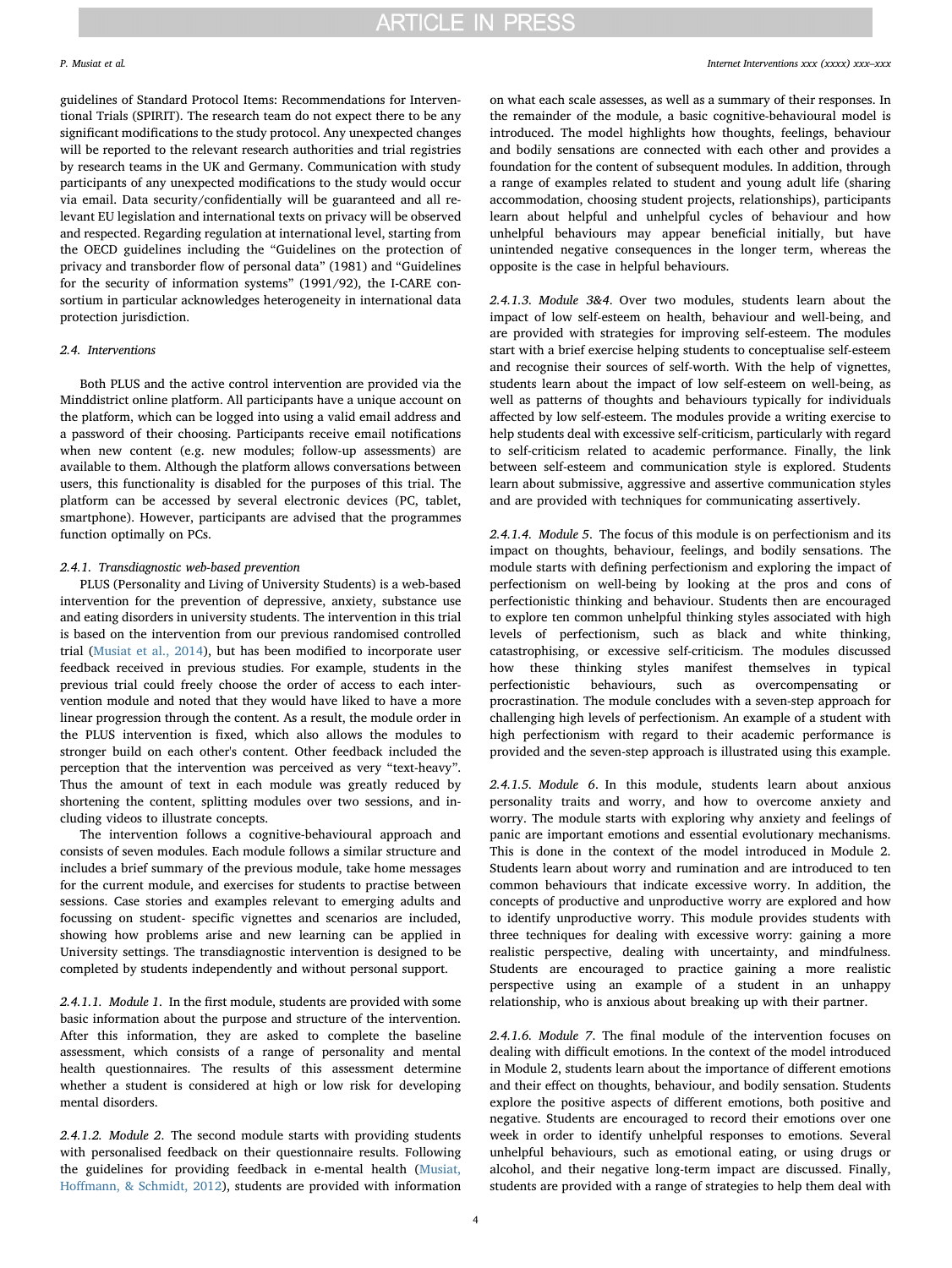negative emotions more effectively by being able to better recognise their emotions, recognising unhelpful behaviour and using more helpful behaviour.

#### 2.4.2. Control intervention

The control intervention is designed to provide students with practical support around issues commonly experienced at university. The control intervention consists of four modules. The first module focuses on time management. Students learn about how to use goal setting and improve their time management through tracking time, planning time and being organised. The module also contains information about how to overcome procrastination and how to work effectively with academic texts. The second module provides information on how to find accommodation when studying away from home. It discusses different accommodation options for students, their pros and cons, and financial aspects. A moving home checklist is provided. The third module provides advice on safe alcohol use. In the fourth module, students are provided with a range of tips for saving money and managing their finances at university. The content for the control intervention was identified in a consultation process with undergraduate students. In our previous randomised controlled trial, students rated the control intervention as helpful and there were no differences in dropout rates between the control intervention and the transdiagnostic intervention ([Musiat et al., 2014](#page-9-16)).

#### 2.4.3. Intervention translation and adaptation

The transdiagnostic and control interventions were translated from English to German. The translation was checked by at least two further researchers fluent in English and German and changed if necessary. The German PLUS intervention corresponds to the English version with regard to the content and layout. Small adaptations were made regarding examples and vignettes to fit the Austrian and German context. In the control intervention cultural adaptations were made within the modules about accommodation and finances reflecting the Austrian situation. One first year student helped with the adaptation of the control intervention modules.

### 2.5. Assessment and data management

Data management and monitoring will be provided by DG (WWU) for the whole ICare consortium, in order to maintain comparable high quality in the conduct of the ICare research projects in trial planning, data management, online monitoring, and analysis. Within the ICare project a harmonised data management plan is implemented to provide high quality data with respect to accuracy, composition and organisation, completeness, transparency of processes, and timeliness. During the active phase of the trial data (i) completeness, (ii) timeliness and (iii) internal validity will be monitored. Internal validity will be check by plausibility rules. Data will be collected on the Minddistrict platform. After export from the platform data will be processed in a unified manner for all ICare studies, using programming scripts implemented in the SAS software (SAS Inc., Cary, NY, USA).

#### 3. Data analysis

#### 3.1. Outcomes

#### 3.1.1. Primary outcomes

Severity of depression will be assessed using the Patient Health Questionnaire (PHQ-9, [Kroenke, Spitzer, & Williams, 2001](#page-9-26)). This selfreport measure includes nine items describing depressive symptoms. Participants have to indicate how often they have experienced each symptom within the last two weeks on a four-step rating scale, ranging from not at all (0) to nearly every day (3). The PHQ-9 has been extensively validated in both English and German and has good internal consistency (Cronbach's  $\alpha = 0.88 - 0.89$ , [Kroenke et al., 2001](#page-9-26), [Löwe](#page-9-27)

[et al., 2004](#page-9-27)) and correlates moderately (0.72) with the Beck Depression Inventory II [\(Titov et al., 2011](#page-9-28)).

Severity of anxiety will be assessed using the Generalised Anxiety Disorder scale (GAD-7, [Spitzer, Kroenke, Williams, & Löwe, 2006\)](#page-9-29). It consists of seven items and participants have to indicate how often they have experienced symptoms of generalised anxiety within the past two weeks on a four-step rating scale ranging from not at all (0) to nearly every day (3). In a validation study with a general population, the GAD-7 demonstrated good internal consistency (Cronbach's  $\alpha = 0.89$ ), a stable one-factor structure and was moderate correlated to depression as assessed with the PHQ-2 (0.64), as well as weakly negatively (−0.43) correlated with self-esteem as assessed with the Rosenberg Self-Esteem Scale ([Löwe et al., 2008\)](#page-9-30).

#### 3.1.2. Secondary outcomes

To assess alcohol consumption, the Alcohol Use Disorders Identification Test (AUDIT, [Saunders, Aasland, Babor, De La Fuente, &](#page-9-31) [Grant, 1993\)](#page-9-31) will be used. This self-report measure developed by the World Health Organization consists of 10 items with assessing hazardous drinking, harmful use and alcohol dependence. In student samples, the AUDIT demonstrated good internal consistency (Cronbach's  $\alpha$  = 0.80, [Fleming, Barry, & MacDonald, 1991](#page-9-32)) and appears superior for detecting high risk drinking in students to other measures ([Kokotailo et al., 2004](#page-9-33)). In the German version of the AUDIT, reliability was found to be high (intraclass correlation coefficient) for the total score (ICC =  $0.95$ )([Dybek et al., 2006\)](#page-9-34).

Drug use will be assessed using the Drug Use Disorders Identification Test (DUDIT, [Berman, Bergman, Palmstierna, & Schlyter,](#page-9-35) [2005\)](#page-9-35). The self-report measure contains 11 items, which added together create a final score. Higher scores indicate more severe problems with drug use. A recent review of the psychometric properties of the DUDIT ([Hildebrand, 2015](#page-9-36)) in different samples found internal consistencies (Cronbach's  $\alpha$ ) ranging from good (0.80) to excellent (0.97). However, results on the factor structure of the DUDIT in different studies were equivocal.

The Eating Disorders Diagnostics Scale (EDDS) will be used to assess the severity of eating disorder symptoms ([Stice, Telch, & Rizvi, 2000](#page-9-37)). This commonly used screening tool for the identification of eating disorders according to the DSM-IV criteria also provides a symptom composite score as a measure of eating disorder severity. Internal consistency for this composite score is good (Cronbach's  $\alpha = 0.89$ ). With regard to the scale's convergent validity, the composite score has weak to strong correlations with scores from the Eating Disorders Examination [\(Stice, Fisher, & Martinez, 2004\)](#page-9-38).

Quality of life will be assessed using the WHOQOL-BREF [\(The](#page-9-39) [Whoqol Group, 1998\)](#page-9-39). This self-report measure assesses quality of life using 26 items on the domains: physical health, psychological health, social relationships, and environment. A large scale cross-cultural validation study reported internal consistencies of at least acceptable level (> 0.70) and demonstrated that WHOQOL scores from individuals with physical or mental illness were significantly different across domains that scores from individuals without [\(Skevington, Lotfy, & O'Connell,](#page-9-40) [2004\)](#page-9-40). The subscales of the German version have internal consistencies ranging from  $r = 0.57$  to  $r = 0.88$  [\(Angermeyer, Kilian, & Matschinger,](#page-8-0) [2000\)](#page-8-0).

The Rosenberg Self-Esteem Scale (RSES, [Rosenberg, 1965\)](#page-9-41) will be used to assess self-esteem. The measure consists of 10 items and participants have to indicate their agreement to each item on a four-step rating scale ranging from Strongly agree to Strongly disagree. The scale has been validated in university students and demonstrated good internal consistency (Cronbach's  $\alpha = 0.85$ ) and good test-retest reliability (r = 0.84) after four weeks [\(Martín-Albo, Núñez, Navarro, & Grijalvo,](#page-9-42) [2007\)](#page-9-42). The German version of the RSES demonstrated good internal consistency (Cronbach's  $\alpha = 0.81$ ) and acceptable test-retest reliability  $(r = 0.73)$  after six months [\(Ferring & Filipp, 1996\)](#page-9-43).

The 10-item Connor-Davidson Resilience Scale −10 (CD-RISC 10,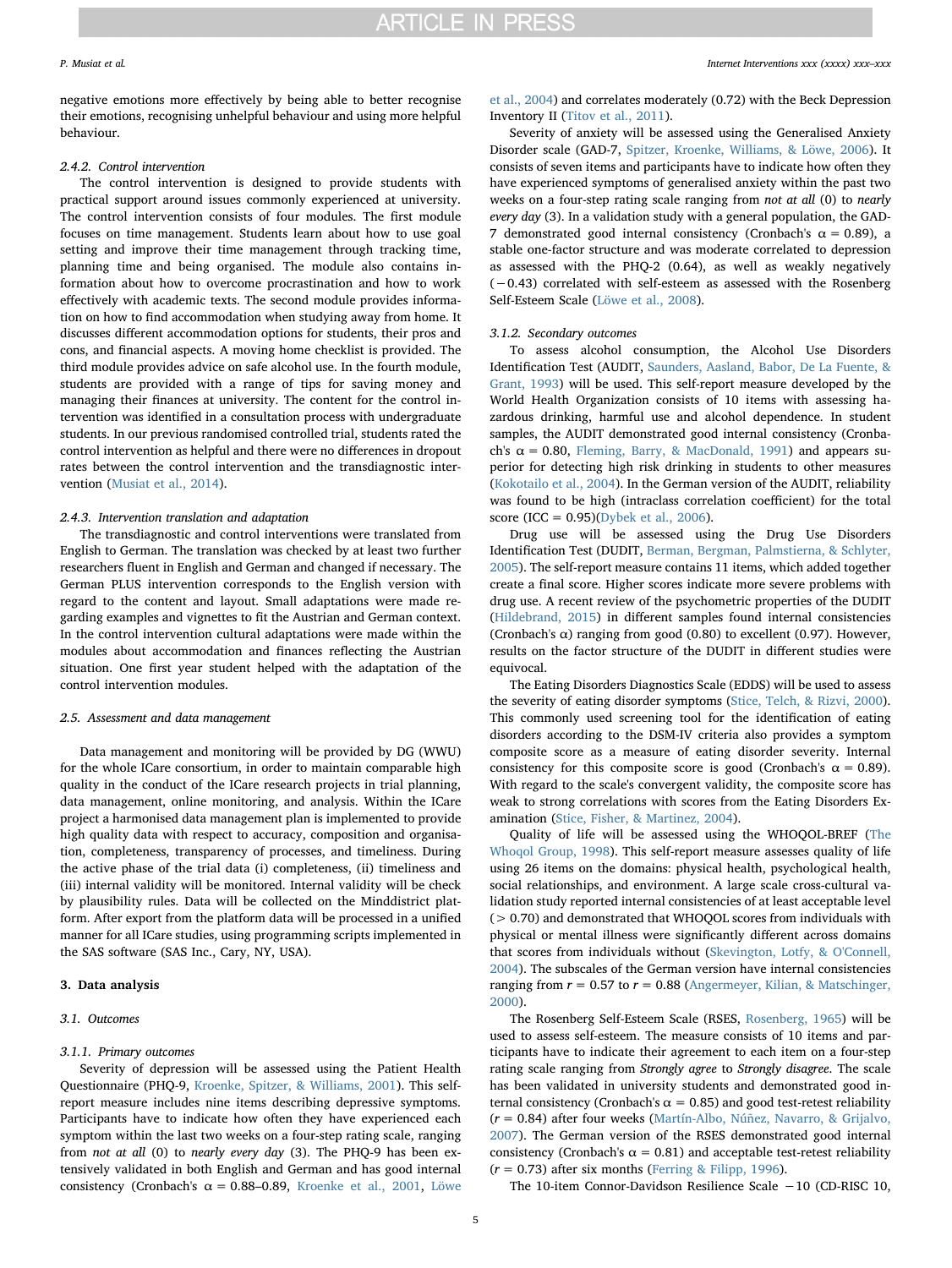#### <span id="page-7-0"></span>Table 1

Measures included in study, and time-points at which assessed.

| Measure                            | Baseline<br>(T0) | 4 weeks after<br>start of<br>intervention<br>(Mediators<br>Only) | 3 month<br>follow up<br>(T1) | 6 month<br>follow up<br>(T2) | 12 month<br>follow up<br>(T3) |
|------------------------------------|------------------|------------------------------------------------------------------|------------------------------|------------------------------|-------------------------------|
| Socio-<br>demographic<br>variables | X                |                                                                  |                              |                              |                               |
| <b>AUDIT</b>                       | X                | X                                                                | X                            | X                            | X                             |
| CD-RISC                            | X                |                                                                  | X                            | X                            | X                             |
| <b>CSRI</b>                        | X                |                                                                  | X                            | X                            | X                             |
| <b>DUDIT</b>                       | X                |                                                                  | X                            | X                            | X                             |
| <b>EDDS</b>                        |                  |                                                                  | X                            | X                            | X                             |
| <b>FMPS</b>                        | X                |                                                                  |                              |                              |                               |
| GAD                                | X                | X                                                                | X                            | X                            | X                             |
| PHO                                | X                | X                                                                | X                            | X                            | X                             |
| <b>RSES</b>                        | X                | X                                                                | X                            | X                            | X                             |
| <b>SURPS</b>                       | X                |                                                                  |                              |                              |                               |
| <b>WHOOOL BREF</b>                 | X                |                                                                  | X                            | X                            | X                             |
| WAI-SR                             | X                | X                                                                |                              |                              |                               |
|                                    |                  |                                                                  |                              |                              |                               |

[Campbell-Sills & Stein, 2007](#page-9-44); German version: unpublished translation by [Ebert & Zarski, 2014](#page-9-45)) will be used to assess resilience. The CD-RISC-10 is a briefer version of the full 25-item version of the scale, assessing resilience through a 10-item self-report questionnaire. The 10-item version used within the current study has been found to display good levels of internal consistency and construct validity ([Campbell-Sills &](#page-9-44) [Stein, 2007](#page-9-44)).

An adapted version of the Working Alliance Inventory (WAIS-SR, [Hatcher & Gillaspy, 2006;](#page-9-46) German version: [Wilmers et al., 2008](#page-9-47); adapted for online interventions) will also be used to assess therapeutic alliance.

The cost-effectiveness of the intervention will be assessed using the Client Service Receipt Inventory (CSRI, [Beecham & Knapp, 2001](#page-9-48)). This self-report assesses the use of health services in a defined period. The measure has been extensively used in the cost-effectiveness evaluation of mental health interventions and demonstrated concurrent validity with regard to general practitioner visits [\(Patel et al., 2005](#page-9-49)).

#### 3.1.3. Risk assessment measures

In this study, only students at high risk for the development of mental health problems are randomly allocated to one of the two conditions. This risk assessment is based on results from our previous research on student mental health [\(Musiat et al., 2014\)](#page-9-16). To assess risk, the scales from three questionnaires assessing aspects of personality are used.

A range of personality factors will be assessed using the Big Five Inventory (BFI, [John, Naumann, & Soto, 2008](#page-9-50)). This self-report measure assesses personality on the domains Neuroticism, Extraversion, Openness, Agreeableness, and Conscientiousness with 44 items. Each item is scored on a five-step Likert scale ranging from disagree strongly (1) to agree strongly (5). [Schmitt, Allik, McCrae, and Benet-Martínez \(2007\)](#page-9-51) conducted a cross-cultural validation of the BFI and in a sample from Western Europe, all the subscales Neuroticism, Extraversion, Openness, and Conscientiousness had acceptable or good internal consistency (Cronbach's α, 0.79–0.84). However, the scale Agreeableness had questionable internal consistency (0.68). The authors also found the five factor structure to be stable across cultures ([Schmitt et al., 2007](#page-9-51)). The BFI's subscales correlate moderately to highly with the same Five Factors as assessed by the NEO-FFI [\(Costa & MacCrae, 1992](#page-9-52)), thus demonstrating convergent validity [\(Benet-Martinez & John, 1998\)](#page-9-53). Participants will be assessed on all dimensions, however, only the Neuroticism subscale in included in the model to determine risk.

Perfectionism will be assessed using the Frost Multidimensional Perfectionism Scale (FMPS, [Frost, Marten, Lahart, & Rosenblate, 1990](#page-9-54)).

This self-report measure assesses perfectionism on the domains Concern over Mistakes, Personal Standards, Parental Expectations, Parental Criticism, Doubts about Actions, and Organization. The questionnaire has 35 items to which participants have to respond on a five-point rating scale ranging from strongly disagree (1) to strongly agree (5). The original authors of this questionnaire demonstrated a good reliability of the FMPS. Internal consistencies (Cronbach's α) for the subscales ranged from 0.77 to 0.93 and an overall internal consistency of 0.90 was reported. The subscales of the FMPS were demonstrated to have moderate to high correlations with the Burns Perfectionism Scale ([Burns,](#page-9-55) 1980) and the perfectionism subscale of the Eating Disorder Inventory ([Garner, Olmstead, & Polivy, 1983](#page-9-56)). However, the factor structure of the FMPS has been subject to criticism. Particularly the Parental Expectations and Parental Criticism subscale seem to load on the same factor, and Organisation often loads on other factors (e.g. [Stöber, 1998](#page-9-57)). For that reason and to reduce participant burden, only items for the subscales Concern over Mistakes, Personal Standards and Doubts about Action were included in this study.

The Substance Use Risk Profile (SURPS, [Woicik, Stewart, Pihl, &](#page-9-58) [Conrod, 2009\)](#page-9-58) will be used to assess four personality risk factors associated with substance use disorders: introversion-hopelessness (H), anxiety sensitivity (AS), impulsivity (I), and sensation seeking (SS). This self-report measure contains a total of 23 statements and participants have to indicate their level of agreement with each item on a four-point rating scale ranging from strongly disagree (1) to strongly agree (4). The SURPS has been validated with undergraduate students and demonstrated questionable to good internal consistency (AS: 0.61, I: 0.64,SS: 0.70, H: 0.86) ([Woicik et al., 2009](#page-9-58)). With regard to the measure's convergent validity, it has been shown that the subscales H, SS and I are significantly correlated with the frequency of drinking in students, whereas the AS subscale is correlated with the severity of alcohol related problems in students [\(Woicik et al., 2009](#page-9-58)).

The measures used in the study are listed in [Table 1.](#page-7-0)

### 3.2. Statistical methods

For the analysis of the PLUS study data we follow adopted guidelines, e.g. ICH E9 (<http://www.ema.europa.eu>/). The primary analysis of the data will be described in a statistical analysis plan (SAP). A blinded data review will be performed to take decisions on the multiple imputation strategy and the selection on multivariable models.

The overall analysis strategy consists of the following steps: (i) data description, (ii) analyses of the primary hypothesis (iii) secondary analyses (iv) further exploratory analyses.

Balancing of the randomisation will be controlled by appropriate statistical tests of the baseline variables. The study collective will be characterised by descriptive statistical methods such as relative and absolute frequencies, mean, median, standard deviation, and interquartile-range (IQR), and appropriate graphics such as histograms, boxplots, and bar charts. Mean and median will be accompanied by 95%-confidence intervals. All measurement time points (T0, T1, T2, and T3) will be described separately. Descriptive statistics will be provided for both study arms. Assumptions for the appropriate statistical tests will be checked (e.g. normality).

#### 3.2.1. Primary confirmatory analysis

Two primary null-hypotheses will be tested to prove superiority of PLUS over the control intervention by comparison of the mean change in PHQ9 scores and mean change in GAD7 scores between baseline and 12-month follow-up. We will test both null-hypotheses with two-sided two-sample t-Test in the intention-to-treat (ITT) collective. The ITT sample comprises all randomised participants who provided the primary outcome measure within the initially assigned study arm. The primary hypotheses will be tested with a local significance level of 2.5%, applying a Bonferroni correction. By adjusting the local significance level we maintain a global significance level of 5% for the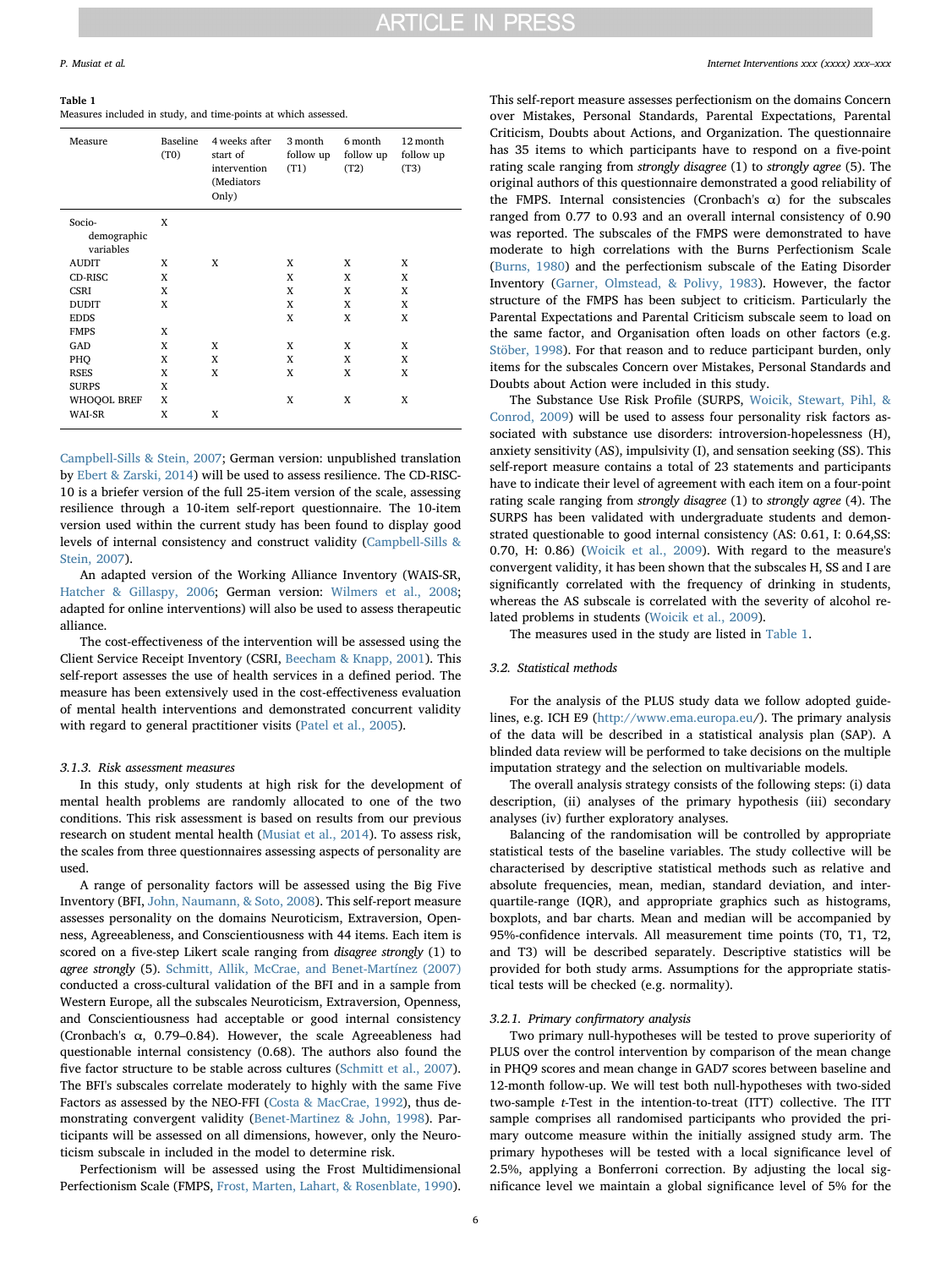whole trial. The primary confirmatory analysis will be performed in the SAS software (SAS Inc., Cary, NY, USA). All programming scripts will be validated by a second statistician at the University of Münster.

#### 3.2.2. Sensitivity analyses of the primary analysis

A number of preplanned sensitivity analyses of the primary analysis will be performed. We will analyse the pre-post differences for the primary and all secondary outcomes using two-sided Mann-Whitney-U tests in case of non-normal differences or two-sided paired t-Tests in case of normally distributed differences of the pre-post scores. Also, the primary analysis will be repeated using the per-protocol (PP) sample, i.e. participants without major protocol violations. The primary outcome will also be analyzed within a generalised linear mixed model including covariates as defined within the blinded data review and the study platform (i.e. center). Furthermore, the primary analysis will be repeated as stratified and subgroup analyses. To assess the effect of missing data on the primary analysis the primary outcome will be reanalysed after a multiple imputation strategy (developed within blinded data review) was applied to the data.

#### 3.2.3. Analysis of secondary outcomes

Secondary outcomes will be compared between groups at individual time points using t-Test for unpaired data or the Mann-Whitney U Test, depending on the normal distribution of scores. Categorical variables will be tested using Fisher's exact test or Chi-squared tests. The collected longitudinal data will be analyzed using repeated-measures ANOVA or (generalised) linear mixed models (GLMM) with the appropriate link function.

The results of the primary and secondary analyses will be represented by appropriate effect estimates and 95% confidence intervals.

All secondary analyses have to be considered exploratory and hypothesis-generating. We will consistently use the nominal significance level of 0.05 (two-sided) also for exploratory analyses.

#### 3.3. Sample size calculation

The primary endpoint in this study is the difference in student depression (PHQ9 scores) between baseline (t0) and the 12-month followup (t3). To detect an effect of, at least,  $d = 0.3$  (see [Musiat et al., 2014](#page-9-16)), with a probability of 90% (Type-II Error β = 10%) and a significance level of  $\alpha = 1\%$  using a two-sided two-sample *t*-test at least  $N = 666$ students will need to be included in the analysis. At each assessment (t1, t2, t3), we assume a 15% drop out rate, leading to a total loss of trial participants of approximately 40% at t3. In addition, our previous research suggests that one in five students is at high risk for developing mental disorders [\(Musiat et al., 2014\)](#page-9-16). Thus  $N = 5550$  students will have to be recruited to yield a trial sample of 1110.

#### 4. Discussion

The study described in this protocol aims to evaluate the effectiveness and cost-effectiveness of PLUS, a web-based transdiagnostic programme for the indicated prevention of common mental disorders in undergraduate university students. It is expected that students at high risk who receive PLUS will show a greater reduction in depression and generalised anxiety and in secondary outcomes than students in the control group.

It is expected that the present study will make an important contribution to the field of e-mental health and student mental health. This study investigates a transdiagnostic universal intervention targeting common mental disorders by addressing underlying risk factors and their impact on mental health. This approach may constitute a more efficient, pragmatic and economical approach to student mental health promotion than approaches focusing on single disorders. Thus, the results of this study will also shed light on whether this pragmatic approach is acceptable to students, leads to improved outcomes, and thus

may present a viable public health strategy. Web-based cognitive behavioural interventions in other populations, generally have been shown to be cost-effective ([Musiat & Tarrier, 2014](#page-9-59)). The present study will be one of the first studies to investigate the cost-effectiveness of such an intervention in a higher education context.

This study has a number of strengths. The large sample size will ensure that the study is sufficiently powered and this will be one of the largest trials of a web-based mental health intervention in tertiary education to date. By conducting the study across multiple centres in four countries, the findings will have greater generalisability than previous studies. The present study will also address some of the limitations of our previous study [\(Musiat et al., 2014](#page-9-16)). The follow-up period in the present study will be considerably longer, thus allowing us to investigate the stability of intervention effects.

#### 5. Conclusion

This study is a multicentre randomised controlled trial investigating the efficacy of the transdiagnostic, web-based mental health prevention intervention (PLUS) for University students. University students are a group particularly at risk of mental health problems, yet are not adequately catered for by traditional mental health services. Web-based interventions hold much promise in student populations and, if efficacious and cost-effective, PLUS could constitute an innovative public health intervention to improve student mental health.

### Trial status

The first participants were enrolled in the study on 23rd March 2017. Follow-up assessments for all participants are expected to be completed by December 2018.

#### Funding

This project has received funding from the European Union's Horizon 2020 research and innovation programme under grant agreement No 634757. The funders had no role in study design, data collection and analysis, decision to publish, or preparation of the manuscript.

#### Author contributions

PM and US designed the study in the first place. DG and JB contributed significantly to the study design. PM and RP wrote the first draft of the manuscript. PM, RP, US & DG revised the manuscript and did the final draft. All authors read and approved the final manuscript.

### Conflict of interest statement

The authors declare that they have no competing or conflicting interests.

#### Acknowledgements

We would like to thank all our participants, without whom this study would not be possible. US receives salary support from the National Institute for Health Research (NIHR) Biomedical Research Centre (BRC) at South London and Maudsley NHS Foundation Trust and King's College London. US is supported by an NIHR Senior Investigator Award. The views expressed herein are not necessarily those of the NHS or NIHR.

#### References

<span id="page-8-0"></span>[Angermeyer, M., Kilian, R., Matschinger, H., 2000. Handbuch für die deutschsprachigen](http://refhub.elsevier.com/S2214-7829(17)30132-X/rf0005) [Versionen der WHO-Instrumente zur internationalen Erfassung von Lebensqualität](http://refhub.elsevier.com/S2214-7829(17)30132-X/rf0005)